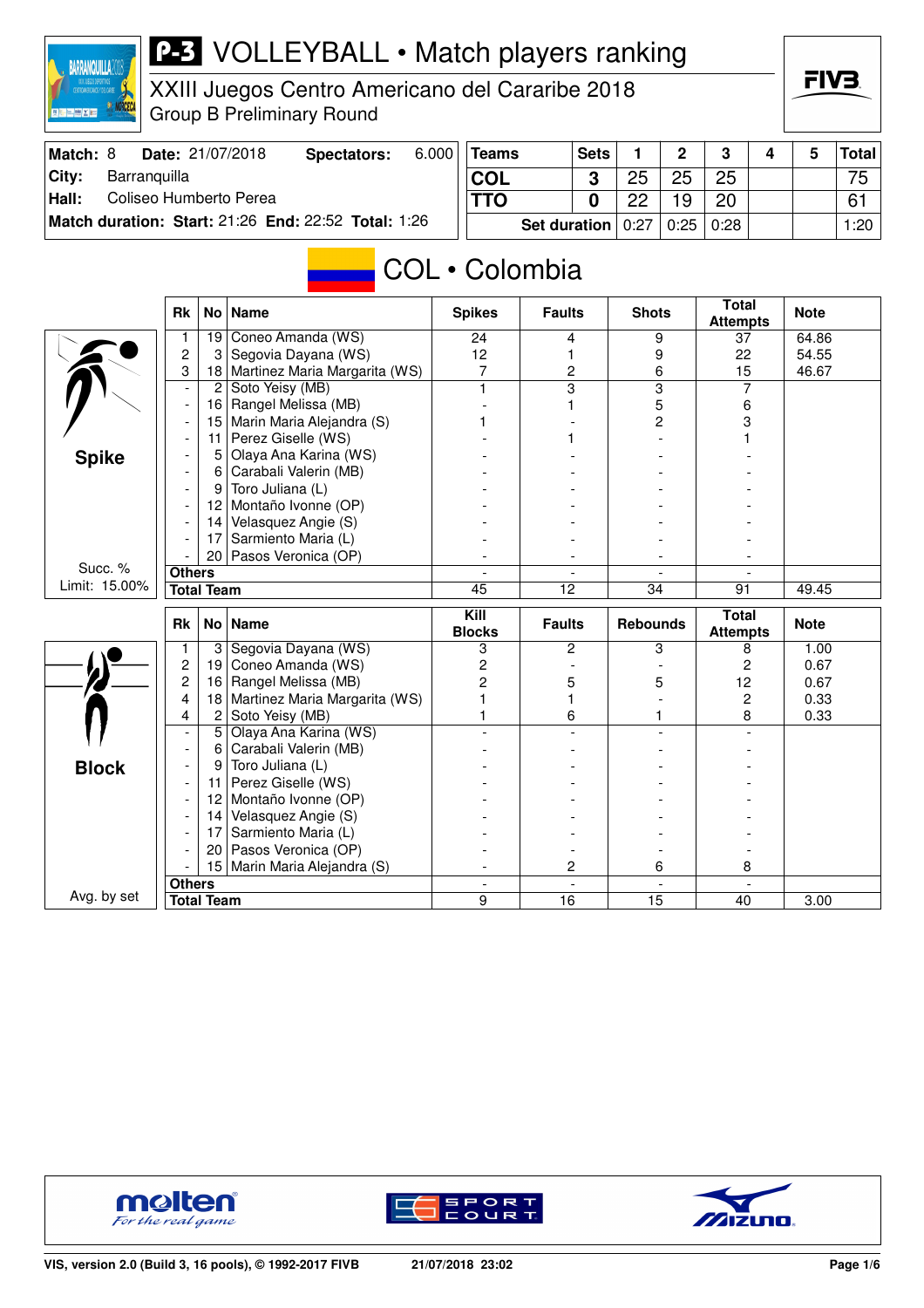

XXIII Juegos Centro Americano del Cararibe 2018 Group B Preliminary Round

| Match: 8 |              | <b>Date: 21/07/2018</b> | Spectators:                                         | 6.000 | <b>Teams</b> |                       | <b>Sets</b> |    |                  | <b>C</b> |  | <b>Total</b>    |
|----------|--------------|-------------------------|-----------------------------------------------------|-------|--------------|-----------------------|-------------|----|------------------|----------|--|-----------------|
| City:    | Barranguilla |                         |                                                     |       | <b>COL</b>   |                       |             | ∩⊏ |                  | 25       |  | 75 <sub>1</sub> |
| Hall:    |              | Coliseo Humberto Perea  |                                                     |       | <b>TTO</b>   |                       |             | ററ |                  | 20       |  | 61              |
|          |              |                         | Match duration: Start: 21:26 End: 22:52 Total: 1:26 |       |              | Set duration $ 0:27 $ |             |    | $0:25 \mid 0:28$ |          |  | ا 20: ا         |

# COL • Colombia

|              | <b>Rk</b>                |                   | No   Name                     | <b>Aces</b>              | <b>Faults</b>            | <b>Serve</b><br><b>Hits</b> | <b>Total</b><br><b>Attempts</b> | <b>Note</b> |
|--------------|--------------------------|-------------------|-------------------------------|--------------------------|--------------------------|-----------------------------|---------------------------------|-------------|
|              | 1                        | $\overline{c}$    | Soto Yeisy (MB)               | 1                        | $\overline{a}$           | 16                          | 17                              | 0.33        |
|              | 1                        | 14                | Velasquez Angie (S)           |                          |                          | 5                           | 6                               | 0.33        |
|              | 1                        | 19                | Coneo Amanda (WS)             |                          | 1.                       | 16                          | 18                              | 0.33        |
|              | $\overline{\phantom{a}}$ | 5                 | Olaya Ana Karina (WS)         |                          | $\overline{a}$           |                             |                                 |             |
|              | $\blacksquare$           | 6                 | Carabali Valerin (MB)         |                          |                          |                             |                                 |             |
|              | $\overline{\phantom{a}}$ | 9                 | Toro Juliana (L)              |                          |                          |                             |                                 |             |
|              |                          | 11                | Perez Giselle (WS)            |                          |                          |                             |                                 |             |
| <b>Serve</b> |                          | 12 <sub>2</sub>   | Montaño Ivonne (OP)           |                          |                          |                             |                                 |             |
|              |                          | 17                | Sarmiento Maria (L)           |                          |                          |                             |                                 |             |
|              | $\overline{\phantom{a}}$ | 20                | Pasos Veronica (OP)           |                          |                          |                             |                                 |             |
|              |                          | 18                | Martinez Maria Margarita (WS) |                          |                          | 9                           | 10                              |             |
|              | $\blacksquare$           | 15                | Marin Maria Alejandra (S)     |                          |                          | 8                           | 9                               |             |
|              |                          | 3                 | Segovia Dayana (WS)           |                          | 1                        | 5                           | 6                               |             |
|              |                          |                   | 16 Rangel Melissa (MB)        |                          | 2                        | 5                           | 7                               |             |
|              | <b>Others</b>            |                   |                               | $\overline{\phantom{a}}$ | $\overline{\phantom{a}}$ |                             |                                 |             |
| Avg. by set  |                          | <b>Total Team</b> |                               | 3                        | 6                        | 64                          | $\overline{73}$                 | 1.00        |
| <b>Team</b>  |                          |                   | Opponent errors & Team faults | 18                       |                          |                             | 18                              |             |
|              |                          |                   |                               |                          |                          |                             |                                 |             |
|              | <b>Rk</b>                |                   | No Name                       | <b>Digs</b>              | <b>Faults</b>            | <b>Receptions</b>           | <b>Total</b><br><b>Attempts</b> | <b>Note</b> |
|              | 1                        | 9                 | Toro Juliana (L)              | 11                       | 3                        | 4                           | 18                              | 3.67        |
|              | 2                        | 19                | Coneo Amanda (WS)             | 7                        | 4                        | 4                           | 15                              | 2.33        |
|              | 3                        | 3                 | Segovia Dayana (WS)           | 6                        | 4                        | 7                           | 17                              | 2.00        |
|              | 4                        | 18                | Martinez Maria Margarita (WS) | $\overline{c}$           | 3                        | 5                           | 10                              | 0.67        |
|              | 4                        | 15                | Marin Maria Alejandra (S)     | $\overline{2}$           | 6                        | 10                          | 18                              | 0.67        |
|              | 6                        | 16                | Rangel Melissa (MB)           | $\mathbf{1}$             |                          | 1                           | 2                               | 0.33        |
|              | $\overline{a}$           | 5 <sup>2</sup>    | Olaya Ana Karina (WS)         |                          |                          |                             |                                 |             |
| <b>Dig</b>   |                          | 6                 | Carabali Valerin (MB)         |                          |                          |                             |                                 |             |
|              |                          | 11                | Perez Giselle (WS)            |                          |                          |                             |                                 |             |
|              |                          | 12 <sup>2</sup>   | Montaño Ivonne (OP)           |                          |                          |                             |                                 |             |
|              |                          | 14                | Velasquez Angie (S)           |                          |                          |                             |                                 |             |
|              | $\blacksquare$           | 17                | Sarmiento Maria (L)           |                          |                          |                             |                                 |             |
|              |                          | 20                | Pasos Veronica (OP)           |                          |                          |                             |                                 |             |
|              |                          | 2                 | Soto Yeisy (MB)               |                          | 3                        | 3                           | 6                               |             |
| Avg. by set  | <b>Others</b>            | <b>Total Team</b> |                               | 29                       | 23                       | 35                          | 87                              | 9.67        |





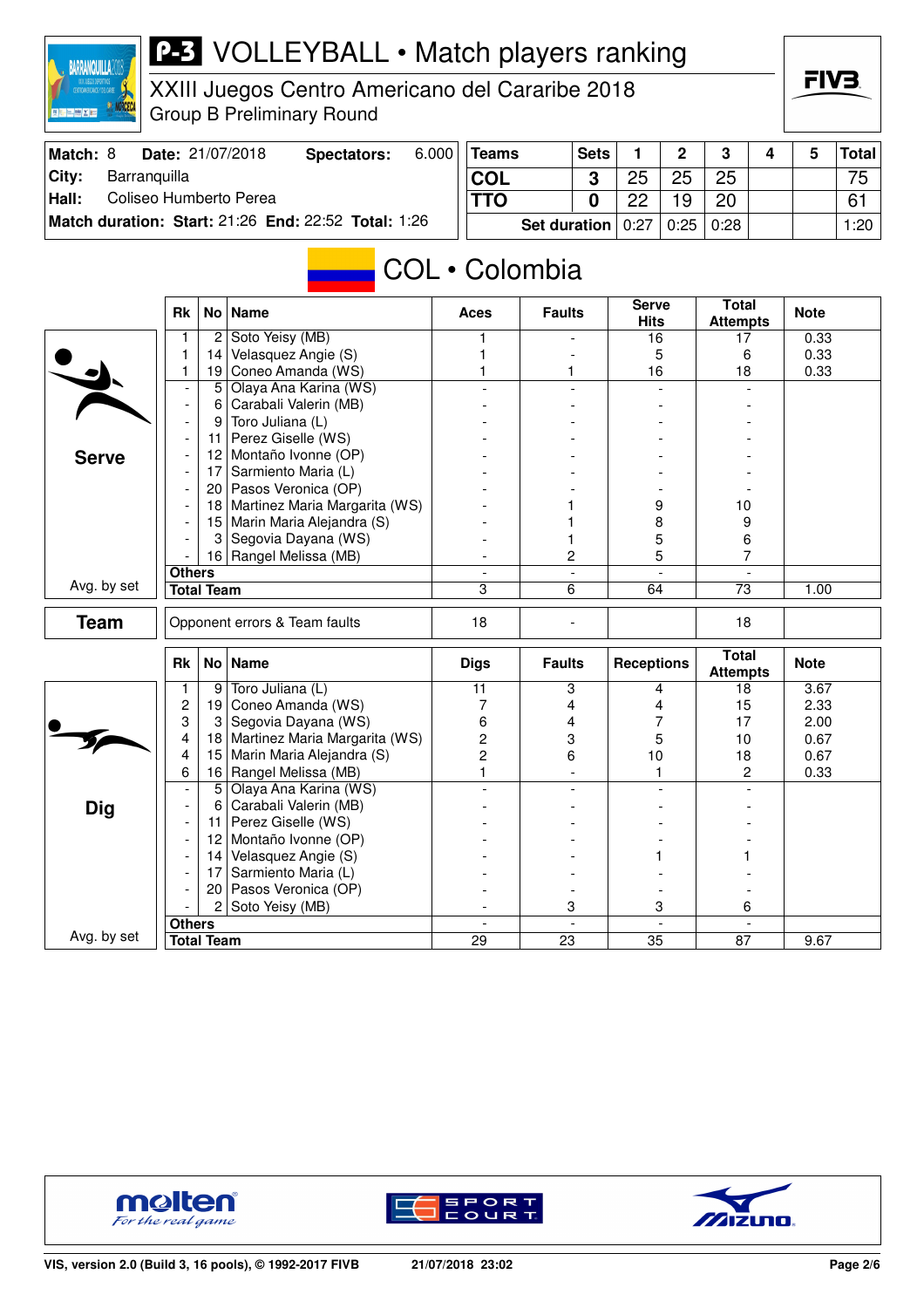

XXIII Juegos Centro Americano del Cararibe 2018 Group B Preliminary Round

| Match: 8 |              | Date: 21/07/2018       | Spectators:                                                | 6.000 | <b>Teams</b> | <b>Sets</b>           |    |    | ີ                |  | <b>Total</b>    |
|----------|--------------|------------------------|------------------------------------------------------------|-------|--------------|-----------------------|----|----|------------------|--|-----------------|
| City:    | Barranguilla |                        |                                                            |       | COL          |                       | 25 | 25 | 25               |  | 75 <sub>1</sub> |
| Hall:    |              | Coliseo Humberto Perea |                                                            |       | TTO          |                       | ററ |    | 20               |  | 61              |
|          |              |                        | <b>Match duration: Start: 21:26 End: 22:52 Total: 1:26</b> |       |              | Set duration $ 0:27 $ |    |    | $0:25 \mid 0:28$ |  | ا 20: ا         |

# COL • Colombia

|                          | Rk                       | No l                    | <b>Name</b>                   | <b>Running</b><br><b>Sets</b> | <b>Faults</b>                    | <b>Still</b><br><b>Sets</b>       | <b>Total</b><br><b>Attempts</b> | <b>Note</b> |
|--------------------------|--------------------------|-------------------------|-------------------------------|-------------------------------|----------------------------------|-----------------------------------|---------------------------------|-------------|
|                          | 1                        | 15                      | Marin Maria Alejandra (S)     | 23                            | 2                                | 50                                | 75                              | 7.67        |
| $\overline{\mathcal{L}}$ |                          | $\overline{\mathbf{c}}$ | Soto Yeisy (MB)               |                               |                                  |                                   |                                 |             |
|                          |                          | 3                       | Segovia Dayana (WS)           |                               |                                  | $\overline{c}$                    | 2                               |             |
|                          |                          | 5                       | Olaya Ana Karina (WS)         |                               |                                  |                                   |                                 |             |
|                          |                          | 6                       | Carabali Valerin (MB)         |                               |                                  |                                   |                                 |             |
|                          | $\overline{\phantom{a}}$ | 9                       | Toro Juliana (L)              |                               |                                  | 7                                 |                                 |             |
|                          |                          | 11                      | Perez Giselle (WS)            |                               |                                  |                                   |                                 |             |
| <b>Set</b>               |                          | $12 \overline{ }$       | Montaño Ivonne (OP)           |                               |                                  |                                   |                                 |             |
|                          |                          | 14                      | Velasquez Angie (S)           |                               |                                  |                                   |                                 |             |
|                          |                          | 16                      | Rangel Melissa (MB)           |                               |                                  | 2                                 | 2                               |             |
|                          |                          | 17                      | Sarmiento Maria (L)           |                               |                                  |                                   |                                 |             |
|                          |                          | 18                      | Martinez Maria Margarita (WS) |                               |                                  | 6                                 | 6                               |             |
|                          |                          | 19                      | Coneo Amanda (WS)             |                               |                                  |                                   |                                 |             |
|                          |                          |                         | 20 Pasos Veronica (OP)        |                               | $\overline{\phantom{a}}$         |                                   |                                 |             |
|                          | <b>Others</b>            |                         |                               | $\blacksquare$                | $\overline{\phantom{a}}$         | $\overline{\phantom{a}}$          | $\blacksquare$                  |             |
| Avg. by set              |                          | <b>Total Team</b>       |                               | $\overline{23}$               | $\overline{c}$                   | 68                                | 93                              | 7.67        |
|                          |                          |                         |                               |                               |                                  |                                   |                                 |             |
|                          | <b>Rk</b>                |                         | No   Name                     | <b>Excellents</b>             | <b>Faults</b>                    | <b>Serve</b><br><b>Receptions</b> | <b>Total</b><br><b>Attempts</b> | <b>Note</b> |
|                          | 1                        | 9                       | Toro Juliana (L)              | 14                            |                                  | 10                                | 24                              | 58.33       |
|                          | 2                        | 19                      | Coneo Amanda (WS)             | 6                             |                                  | 6                                 | 13                              | 38.46       |
|                          | 3                        | 18                      | Martinez Maria Margarita (WS) | 4                             |                                  | 10                                | 15                              | 20.00       |
|                          | $\overline{\phantom{a}}$ | 15                      | Marin Maria Alejandra (S)     |                               |                                  | 1                                 | 1                               |             |
|                          | $\blacksquare$           | 2                       | Soto Yeisy (MB)               |                               |                                  |                                   |                                 |             |
|                          |                          | 3                       | Segovia Dayana (WS)           |                               |                                  |                                   |                                 |             |
|                          |                          | 5                       | Olaya Ana Karina (WS)         |                               |                                  |                                   |                                 |             |
|                          | $\overline{\phantom{a}}$ | 6                       | Carabali Valerin (MB)         |                               |                                  |                                   |                                 |             |
| <b>Reception</b>         |                          | 11                      | Perez Giselle (WS)            |                               |                                  |                                   |                                 |             |
|                          | $\overline{\phantom{a}}$ | 12                      | Montaño Ivonne (OP)           |                               |                                  |                                   |                                 |             |
|                          |                          | 14                      | Velasquez Angie (S)           |                               |                                  |                                   |                                 |             |
|                          |                          | 16                      | Rangel Melissa (MB)           |                               |                                  |                                   |                                 |             |
|                          |                          | 17                      | Sarmiento Maria (L)           |                               |                                  |                                   |                                 |             |
|                          |                          | 20                      | Pasos Veronica (OP)           |                               |                                  |                                   |                                 |             |
| Eff. %<br>Limit: 20.00%  | <b>Others</b>            | <b>Total Team</b>       |                               | $\blacksquare$<br>24          | $\blacksquare$<br>$\overline{c}$ | $\blacksquare$<br>27              | $\blacksquare$<br>53            | 41.51       |





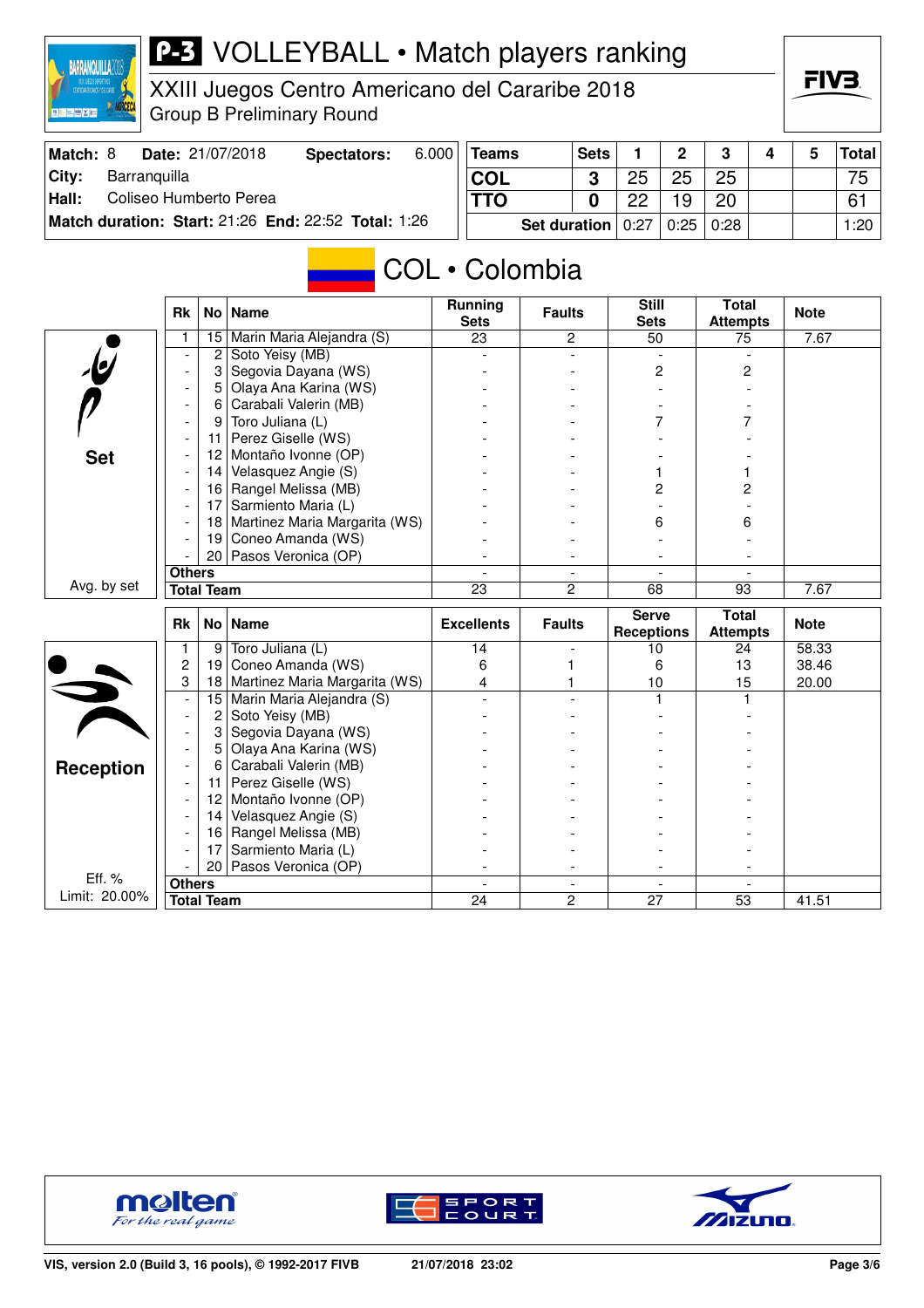

XXIII Juegos Centro Americano del Cararibe 2018 Group B Preliminary Round

| Match: 8 |              | Date: 21/07/2018       | Spectators:                                         | 6.000 | <b>Teams</b> |                       | <b>Sets</b> |    | C.               | $\bullet$ |  | Total      |
|----------|--------------|------------------------|-----------------------------------------------------|-------|--------------|-----------------------|-------------|----|------------------|-----------|--|------------|
| ⊺Citv:   | Barranguilla |                        |                                                     |       | <b>COL</b>   |                       |             | つに | 25               | 25        |  | 75         |
| Hall:    |              | Coliseo Humberto Perea |                                                     |       | <b>TTO</b>   |                       |             | ററ | 19               | 20        |  | 61         |
|          |              |                        | Match duration: Start: 21:26 End: 22:52 Total: 1:26 |       |              | Set duration $ 0:27 $ |             |    | $0:25 \mid 0:28$ |           |  | $1:20$ $ $ |

# TTO • Trinidad & Tobago

|               | <b>Rk</b>                |                   | No   Name               | <b>Spikes</b>            | <b>Faults</b>            | <b>Shots</b>             | <b>Total</b><br><b>Attempts</b> | <b>Note</b> |
|---------------|--------------------------|-------------------|-------------------------|--------------------------|--------------------------|--------------------------|---------------------------------|-------------|
|               | 1                        | 6                 | Jack Sinead (MB)        | 11                       | 3                        | 3                        | 17                              | 64.71       |
|               | $\overline{c}$           | 8                 | Ramdin Darlene (WS)     | 7                        | 1                        | 8                        | 16                              | 43.75       |
|               | 3                        | 3                 | Thompson Channon (WS)   | 11                       | 5                        | 10                       | 26                              | 42.31       |
|               | 4                        | 16                | Esdelle Krystle (OP)    | 8                        | 4                        | 13                       | 25                              | 32.00       |
|               | $\overline{\phantom{a}}$ | $\overline{c}$    | Ross Jalicia (MB)       |                          | 1                        |                          | $\overline{2}$                  |             |
|               |                          | 12                | Forde Renele (S)        |                          |                          |                          |                                 |             |
|               |                          | 4                 | Billingy Kelly-Anne (S) |                          |                          |                          |                                 |             |
| <b>Spike</b>  |                          | 7                 | Fletcher Kiune (OP)     |                          |                          |                          |                                 |             |
|               |                          | 10                | Thomas Taija (OP)       |                          |                          |                          |                                 |             |
|               |                          | 11                | Olton Afesha (L)        |                          |                          |                          |                                 |             |
|               |                          | 13                | Mc Gillvery Mikela (OP) |                          |                          |                          |                                 |             |
|               |                          | 21                | Alexander Afiya (MB)    |                          |                          |                          |                                 |             |
|               |                          |                   |                         |                          |                          |                          |                                 |             |
| Succ. %       | <b>Others</b>            |                   |                         | $\overline{\phantom{a}}$ | $\overline{\phantom{a}}$ | $\overline{\phantom{a}}$ |                                 |             |
| Limit: 15.00% |                          | <b>Total Team</b> |                         | 37                       | 14                       | 36                       | 87                              | 42.53       |
|               |                          |                   |                         |                          |                          |                          |                                 |             |
|               |                          |                   |                         |                          |                          |                          |                                 |             |
|               | <b>Rk</b>                |                   | No   Name               | Kill<br><b>Blocks</b>    | <b>Faults</b>            | <b>Rebounds</b>          | <b>Total</b><br><b>Attempts</b> | <b>Note</b> |
|               | 1                        | 6                 | Jack Sinead (MB)        | 3                        | 3                        | 8                        | 14                              | 1.00        |
|               | $\overline{c}$           | 2                 | Ross Jalicia (MB)       |                          | 1                        |                          | 3                               | 0.33        |
|               | $\overline{c}$           | 8                 | Ramdin Darlene (WS)     |                          | 1                        |                          | 3                               | 0.33        |
|               | $\overline{\phantom{a}}$ | $\overline{4}$    | Billingy Kelly-Anne (S) |                          |                          |                          |                                 |             |
|               | $\overline{\phantom{a}}$ | 7                 | Fletcher Kiune (OP)     |                          |                          |                          |                                 |             |
|               | $\overline{\phantom{a}}$ | 10                | Thomas Taija (OP)       |                          |                          |                          |                                 |             |
|               |                          | 11                | Olton Afesha (L)        |                          |                          |                          |                                 |             |
|               |                          | 13                | Mc Gillvery Mikela (OP) |                          |                          |                          |                                 |             |
| <b>Block</b>  |                          | 21                | Alexander Afiya (MB)    |                          |                          |                          |                                 |             |
|               |                          | 16                | Esdelle Krystle (OP)    |                          | 5                        | 7                        | 12                              |             |
|               |                          | 12                | Forde Renele (S)        |                          | 6                        | 3                        | 9                               |             |
|               |                          | 3                 | Thompson Channon (WS)   |                          | 4                        |                          | 5                               |             |
|               |                          |                   |                         |                          |                          |                          |                                 |             |
| Avg. by set   | <b>Others</b>            |                   |                         |                          |                          |                          |                                 |             |





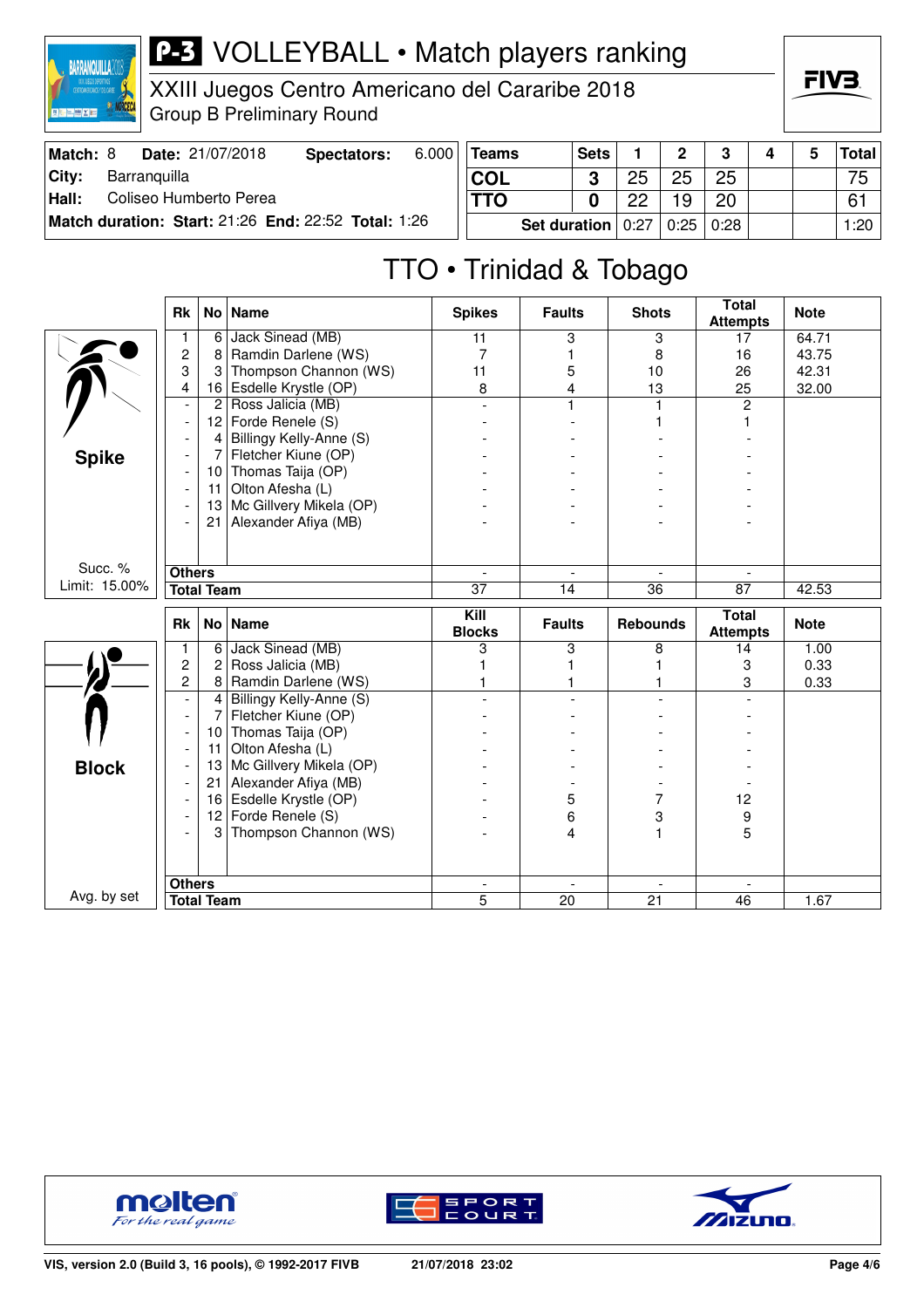

XXIII Juegos Centro Americano del Cararibe 2018 Group B Preliminary Round

| Match: 8      |              | <b>Date: 21/07/2018</b> | Spectators:                                         | 6.000 | <b>Teams</b> |                       | <b>Sets</b> |    | ົ                | $\bullet$ |  | Total      |
|---------------|--------------|-------------------------|-----------------------------------------------------|-------|--------------|-----------------------|-------------|----|------------------|-----------|--|------------|
| ∣City:        | Barranguilla |                         |                                                     |       | <b>COL</b>   |                       |             |    | 25               | 25        |  | 75         |
| $\vert$ Hall: |              | Coliseo Humberto Perea  |                                                     |       | <b>TTO</b>   |                       |             | ററ | 19               | 20        |  | 61         |
|               |              |                         | Match duration: Start: 21:26 End: 22:52 Total: 1:26 |       |              | Set duration $ 0:27 $ |             |    | $0:25 \mid 0:28$ |           |  | $1:20$ $ $ |

# TTO • Trinidad & Tobago

|              | <b>Rk</b>                |                   | No   Name                     | <b>Aces</b>                    | <b>Faults</b>                     | <b>Serve</b><br><b>Hits</b>                 | <b>Total</b><br><b>Attempts</b> | <b>Note</b> |
|--------------|--------------------------|-------------------|-------------------------------|--------------------------------|-----------------------------------|---------------------------------------------|---------------------------------|-------------|
|              | 1                        | 3                 | Thompson Channon (WS)         | 1                              | 3                                 | 5                                           | 9                               | 0.33        |
|              | $\overline{\phantom{a}}$ | $\overline{2}$    | Ross Jalicia (MB)             | $\blacksquare$                 | $\equiv$                          | 6                                           | 6                               |             |
|              | $\overline{\phantom{a}}$ | 7                 | Fletcher Kiune (OP)           |                                |                                   |                                             |                                 |             |
|              | $\overline{\phantom{a}}$ | 10                | Thomas Taija (OP)             |                                |                                   |                                             |                                 |             |
|              | $\overline{\phantom{a}}$ | 11                | Olton Afesha (L)              |                                |                                   |                                             |                                 |             |
|              | $\overline{\phantom{a}}$ | 12                | Forde Renele (S)              |                                |                                   | 8                                           | 8                               |             |
|              |                          | 13                | Mc Gillvery Mikela (OP)       |                                |                                   |                                             |                                 |             |
| <b>Serve</b> |                          | 21                | Alexander Afiya (MB)          |                                |                                   |                                             |                                 |             |
|              |                          | 8 <sup>1</sup>    | Ramdin Darlene (WS)           |                                | 1                                 | 13                                          | 14                              |             |
|              | $\overline{\phantom{a}}$ | 6                 | Jack Sinead (MB)              |                                | 2                                 | 8                                           | 10                              |             |
|              |                          |                   | 16 Esdelle Krystle (OP)       |                                | 3                                 | 11                                          | 14                              |             |
|              | $\overline{\phantom{a}}$ | 4                 | Billingy Kelly-Anne (S)       |                                | 1                                 |                                             | 1                               |             |
|              |                          |                   |                               |                                |                                   |                                             |                                 |             |
|              |                          |                   |                               |                                |                                   |                                             |                                 |             |
| Avg. by set  | <b>Others</b>            |                   |                               | $\overline{\phantom{a}}$       | $\overline{\phantom{a}}$          | $\overline{a}$                              |                                 |             |
|              |                          | <b>Total Team</b> |                               | 1                              | 10                                | $\overline{51}$                             | 62                              | 0.33        |
| <b>Team</b>  |                          |                   | Opponent errors & Team faults | 18                             | $\overline{2}$                    |                                             | 20                              |             |
|              |                          |                   |                               |                                |                                   |                                             |                                 |             |
|              |                          |                   |                               |                                |                                   |                                             |                                 |             |
|              | <b>Rk</b>                |                   | No   Name                     | <b>Digs</b>                    | <b>Faults</b>                     | <b>Receptions</b>                           | <b>Total</b><br><b>Attempts</b> | <b>Note</b> |
|              | 1                        | 11                | Olton Afesha (L)              | $\overline{12}$                | 5                                 | 2                                           | 19                              | 4.00        |
|              | $\overline{c}$           | 3                 | Thompson Channon (WS)         | 6                              | 1                                 | 3                                           | 10                              | 2.00        |
|              | 3                        | 6                 | Jack Sinead (MB)              | 4                              |                                   | 3                                           | 7                               | 1.33        |
|              | 4                        | 16                | Esdelle Krystle (OP)          | 1                              | 7                                 | 6                                           | 14                              | 0.33        |
|              | 4                        | 8                 | Ramdin Darlene (WS)           | $\mathbf{1}$                   | $\overline{7}$                    | $\blacksquare$                              | 9                               | 0.33        |
|              | $\blacksquare$           |                   | 4 Billingy Kelly-Anne (S)     |                                | $\overline{a}$                    | $\overline{a}$                              |                                 |             |
|              | $\overline{\phantom{a}}$ | $\overline{7}$    | Fletcher Kiune (OP)           |                                |                                   |                                             |                                 |             |
| <b>Dig</b>   | $\overline{\phantom{a}}$ | 10 <sub>1</sub>   | Thomas Taija (OP)             |                                |                                   |                                             |                                 |             |
|              | $\overline{a}$           | 13                | Mc Gillvery Mikela (OP)       |                                |                                   |                                             |                                 |             |
|              | $\overline{\phantom{a}}$ | 21                | Alexander Afiya (MB)          |                                |                                   |                                             |                                 |             |
|              | $\overline{\phantom{a}}$ |                   | 12 Forde Renele $(S)$         |                                | 3                                 | 5                                           | 8                               |             |
|              |                          | $\overline{2}$    | Ross Jalicia (MB)             |                                | 1                                 |                                             | 1                               |             |
|              |                          |                   |                               |                                |                                   |                                             |                                 |             |
|              |                          |                   |                               |                                |                                   |                                             |                                 |             |
| Avg. by set  | <b>Others</b>            | <b>Total Team</b> |                               | $\overline{\phantom{a}}$<br>24 | $\blacksquare$<br>$\overline{24}$ | $\overline{\phantom{a}}$<br>$\overline{20}$ | $\overline{\phantom{a}}$<br>68  | 8.00        |